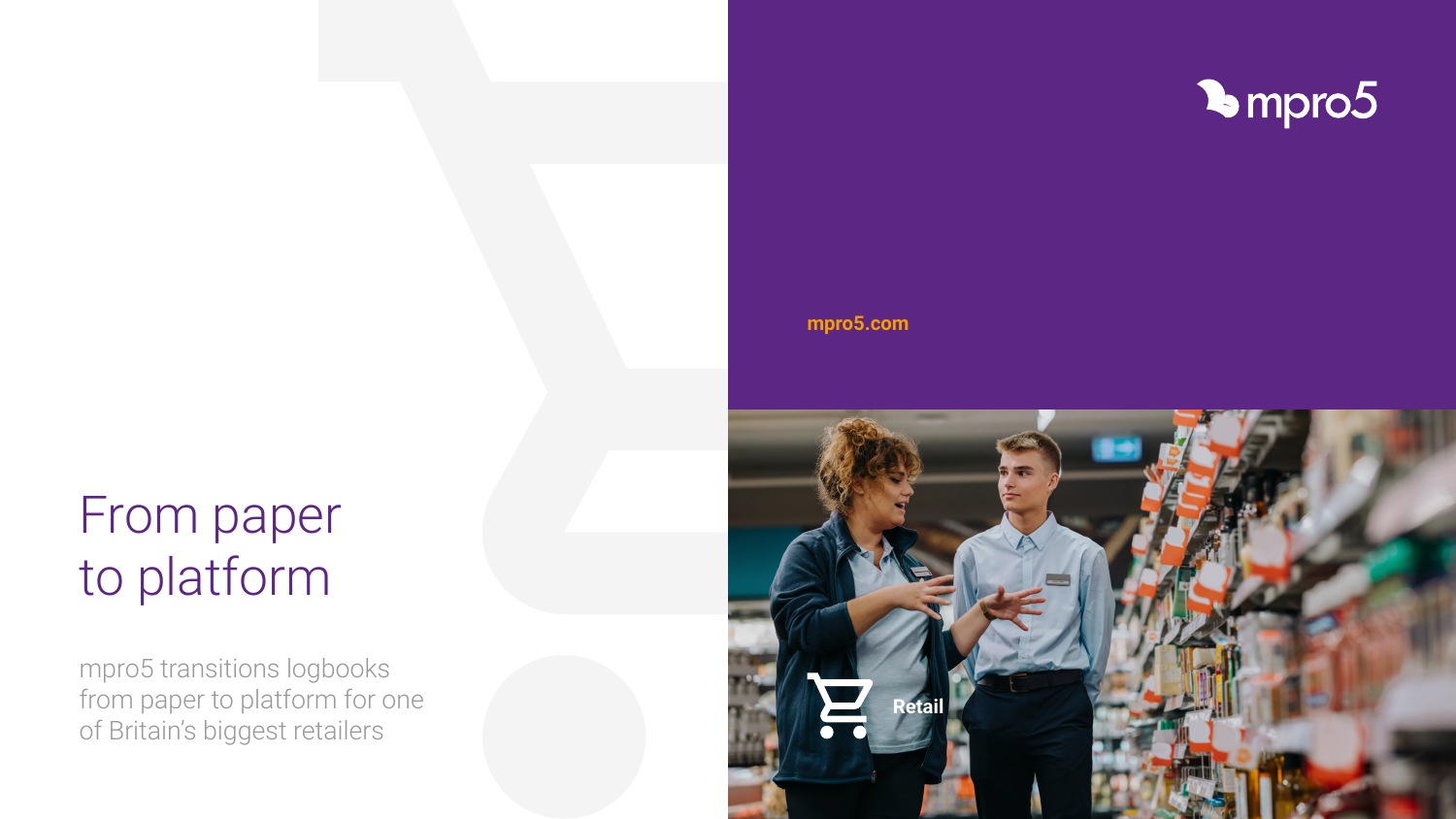Logbooks are an essential part of many businesses, particularly those in retail. They are used to record all operations and evidence compliance, playing a Despite the importance of logbooks, many Despite the importance of logbooks, many Despite the importance of logbooks, many

businesses still persist with a mixture of paper records and legacy systems. These are unreliable and limited in their usefulness beyond slowly extracting the data for audits.

For the past 10 years we have worked with one of Britain's biggest retailers to develop a specifically tailored mpro5 platform. The client now has fully digitised logbooks, an enhanced operational process and can evidence compliance quickly and effectively.



years working with one of

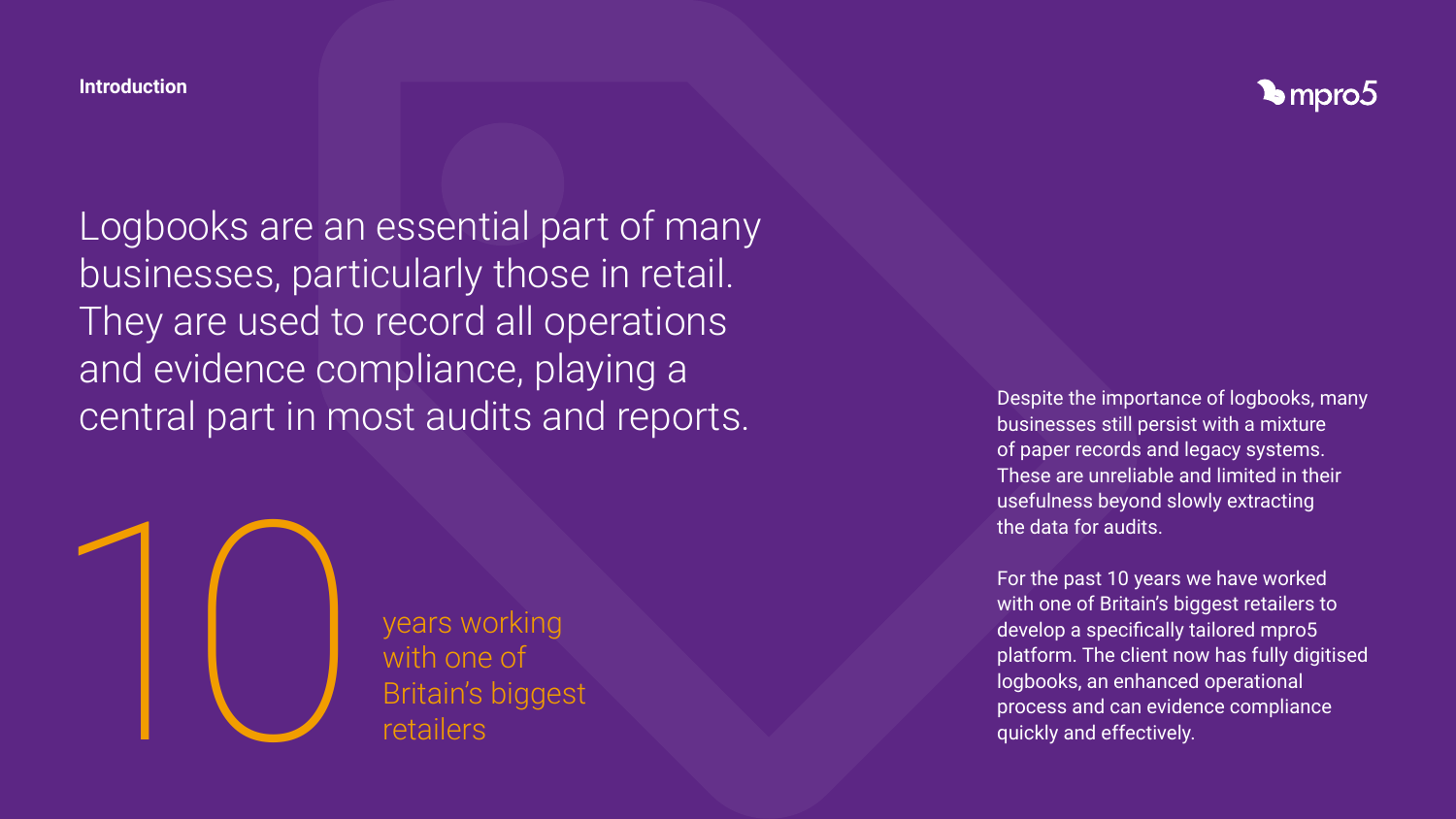### **Results**

Our client now has effective and agile processes with full visibility of compliance. They have also generated significant productivity gains and cost savings, including reductions in data entry and over £1million in print costs. This has also helped our client in their commitment to more sustainable practices.



Management can now spot trends, identify pain points and change cultural behaviour, to proactively improve their processes rather than simply passively recording compliance. mpro5 has helped our client to streamline operations, reducing the total amount of checks by 63%.

They have also found themselves less susceptible to false insurance claims and better positioned to recognise problems and resolve them quickly. Employees complete tasks by simply and correctly filling in their smart logbooks. Employees have also said that the transition to this new way of working has been surprisingly smooth and that they appreciate the clear guidance and accountability provided by workflows.

£1MILLION ANNUAL PRINT COST REDUCTION





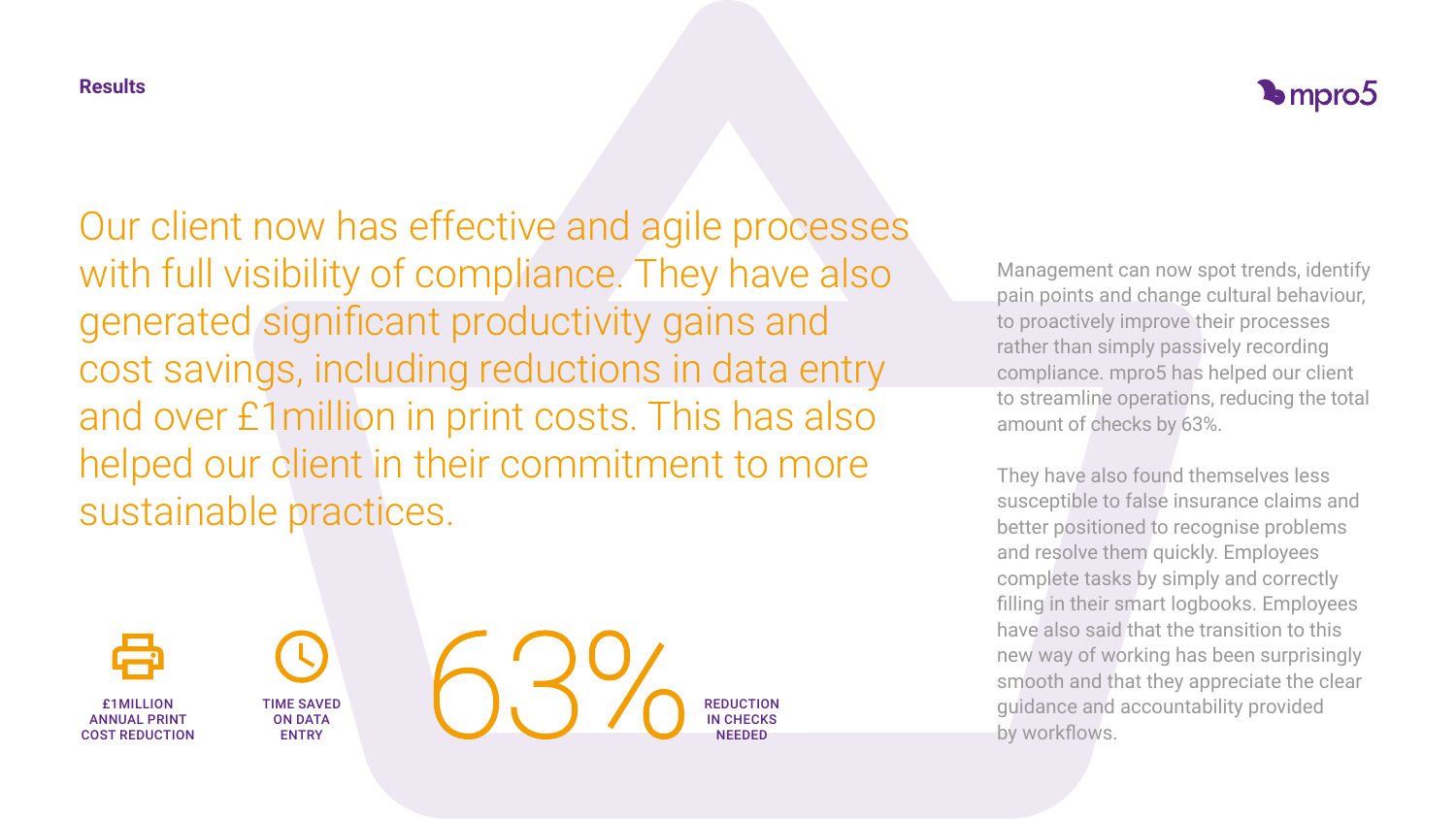**Problem**

Our client's logbooks were paper based prior to using mpro5. This meant that the veracity of the data was questionable, and it was tempting for employees to fill them out 'as and when' without properly following the process.

> All this data was siloed into more than 160 paper logbooks across the company, making it difficult to navigate and impossible to visualise. It was no exaggeration to say that our client had limited visibility of their compliance data. Prompt and timely follow-up actions were difficult to implement and even harder to track.

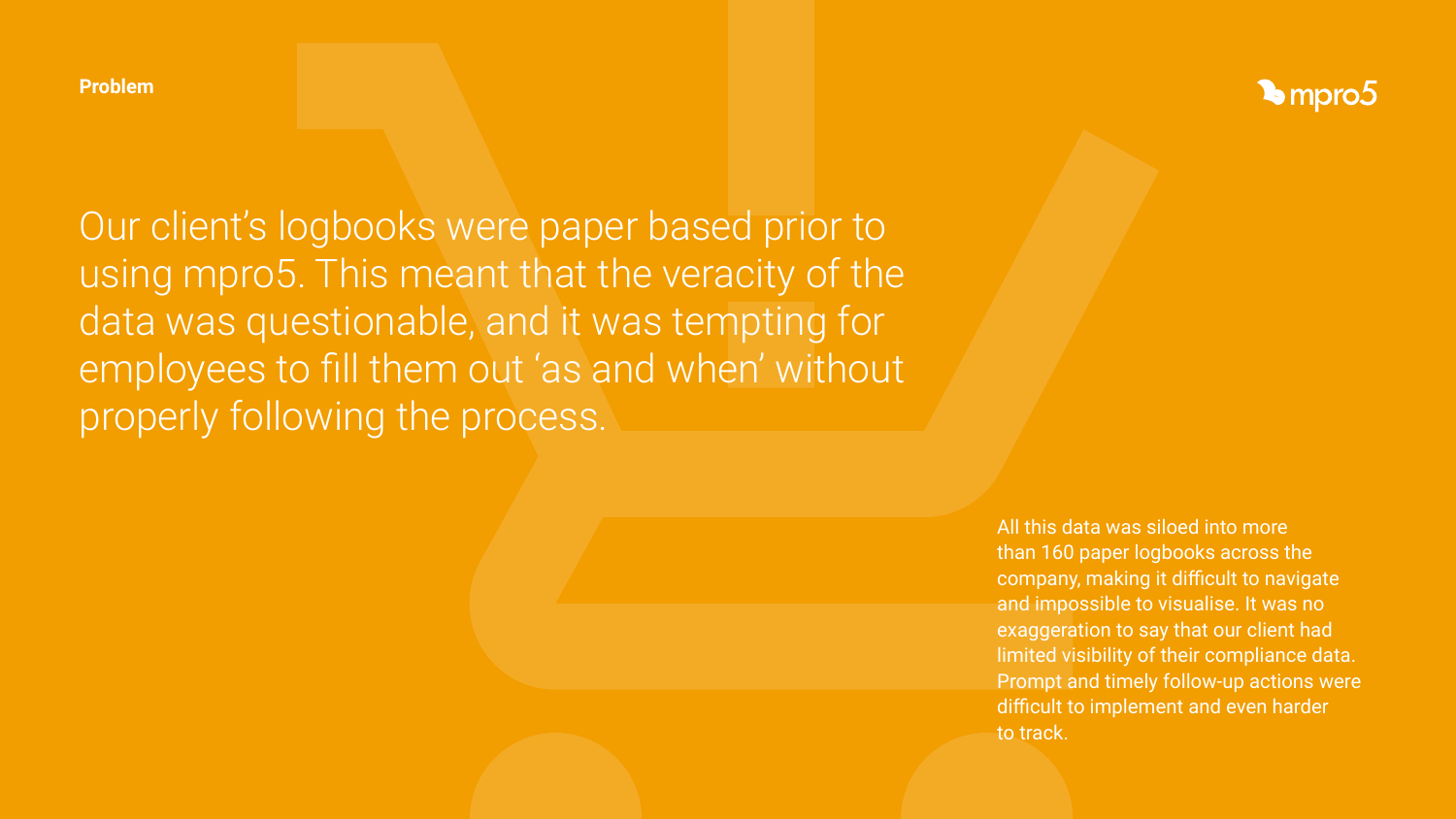### **Solution**

Our client already used our software to manage housekeeping, cleaning health checks and auditing, but they decided they could leverage the flexibility of the platform for their logbook requirements.

All logbooks were digitised and integrated into their back-office analytics solution to view data in a way that was most useful to them.

The platform creates remedial actions for failures or incidences where they have not met standards, to ensure the proper response. The status of logbooks and remedial actions can be monitored in realtime on the app by management  $-$  from store managers to the Managing Director. All employees can log in to **mpro5** using their credentials via SSO (Single Sign On), meaning the implementation was simple and intuitive for users.

If you would like to know more about how our software helps retailers, visit: **[mpro5.com](https://mpro5.com/sectors/retail)**